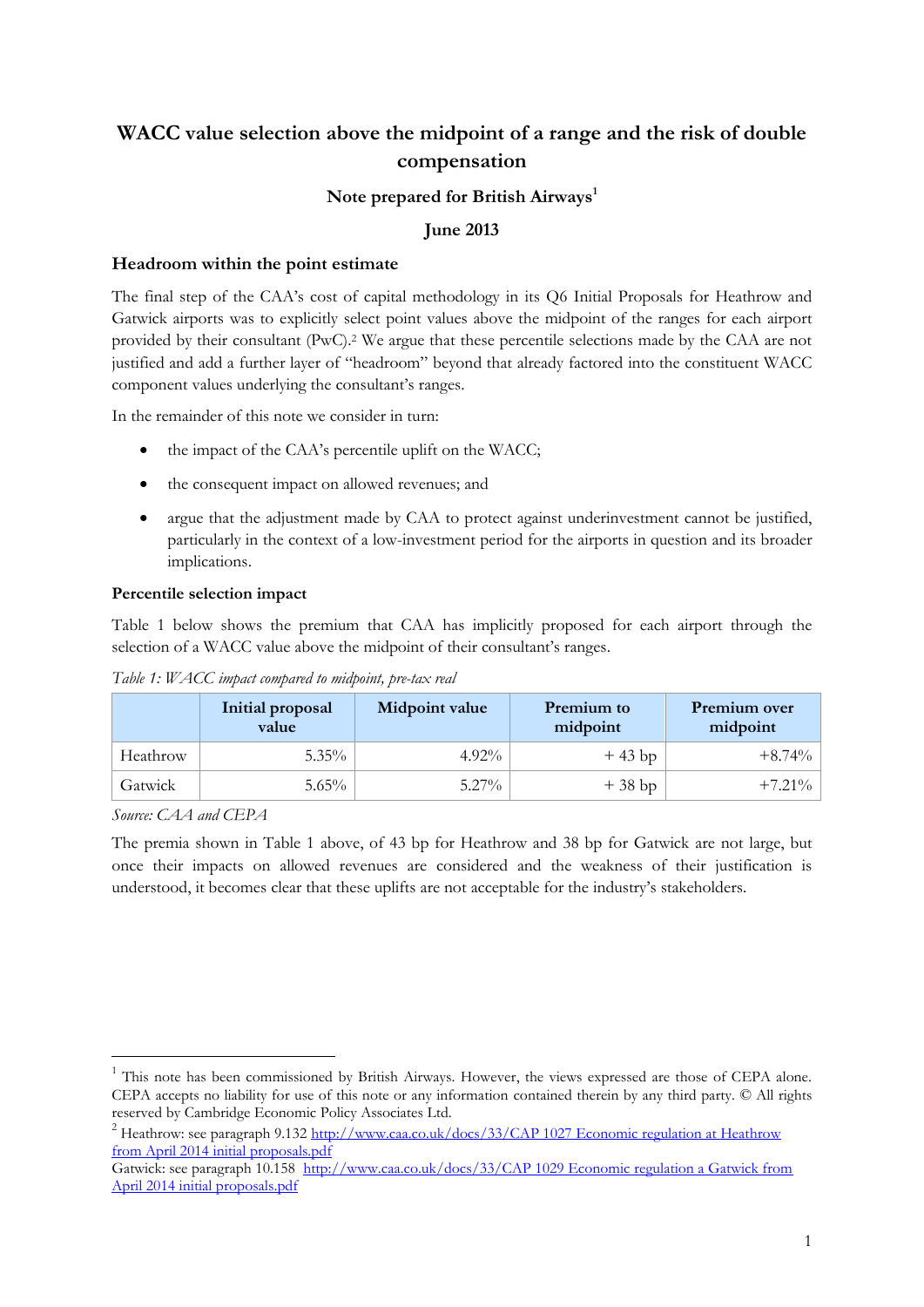### **Revenue impacts**

Table 1.2 below shows the undiscounted revenue impacts from CAA's uplift policy.

*Table 1.2: Impact of high percentile choice, £m 2011/12 prices*

|                                    | Return   | 2014/15 | 2015/16 | 2016/17 | 2017/18 | 2018/19 |  |  |
|------------------------------------|----------|---------|---------|---------|---------|---------|--|--|
| Heathrow                           |          |         |         |         |         |         |  |  |
| Average RAB                        |          | 13,720  | 13,763  | 13,755  | 13,677  | 13,525  |  |  |
| 80 <sup>th</sup> percentile return | $5.35\%$ | 734.0   | 736.3   | 735.9   | 731.7   | 723.6   |  |  |
| $50th$ percentile return           | $4.92\%$ | 675.0   | 677.1   | 676.7   | 672.9   | 665.4   |  |  |
| Difference                         | 43bp     | $+59.0$ | $+59.2$ | $+59.1$ | $+58.8$ | $+58.2$ |  |  |
| Gatwick                            |          |         |         |         |         |         |  |  |
| Average RAB                        |          | 2,382   | 2,416   | 2,452   | 2,473   | 2,461   |  |  |
| 75 <sup>th</sup> percentile return | 5.65%    | 134.6   | 136.5   | 138.5   | 139.7   | 139.0   |  |  |
| 50 <sup>th</sup> percentile return | $5.27\%$ | 125.4   | 127.2   | 129.1   | 130.2   | 129.6   |  |  |
| Difference                         | 39bp     | $+9.2$  | $+9.3$  | $+9.4$  | $+9.5$  | $+9.5$  |  |  |
| Total                              |          |         |         |         |         |         |  |  |
| Total difference                   |          | $+68.2$ | $+68.5$ | $+68.6$ | $+68.3$ | $+67.6$ |  |  |

*Source: CAA and CEPA*

Table 1.2 above shows that CAA's policy is projected to result in additional revenue of over £58m each year at Heathrow and  $f$ 9m each year at Gatwick. The combined total additional (undiscounted) revenue from both airports over five years is an expected  $\ell$ 341m, a substantial sum that should not be granted without sound justification.

#### **Identifying the double application of headroom**

While uncertainty around WACC parameters can be effectively tackled on the debt side through mechanistic indexation, there is currently no good alternative for the cost of equity.

This process of adding headroom to the WACC may be explicit or not. We argue that the CAA is proposing to add further to this margin explicitly, through high percentile choices, based on a range that has a premium implicitly built into it.

Figure 1 below shows the CAA's WACC selections set within their consultant's ranges and in the context of the range proposed by CEPA.

The generosity of the CAA's preferred ranges can be seen in their large sizes compared to those calculated by CEPA in the February 2013 paper, (Gatwick 57% wider and 42% wider for Heathrow) and their upwards skew (while both ranges have a low value below CEPA's, their top ends are much higher). This gives the top ends of the PwC values a potentially speculative interpretation, that CAA might take care to not put so much weight on.

Picking a value high in their ranges exaggerates the headroom already factored into the individual parameter range of values. Given that there is headroom in both the lower bound and upper bound of these estimates, using a point estimate from the upper end of the already inflated range would give airports a doubly generous buffer, at the expense of passengers and the airlines.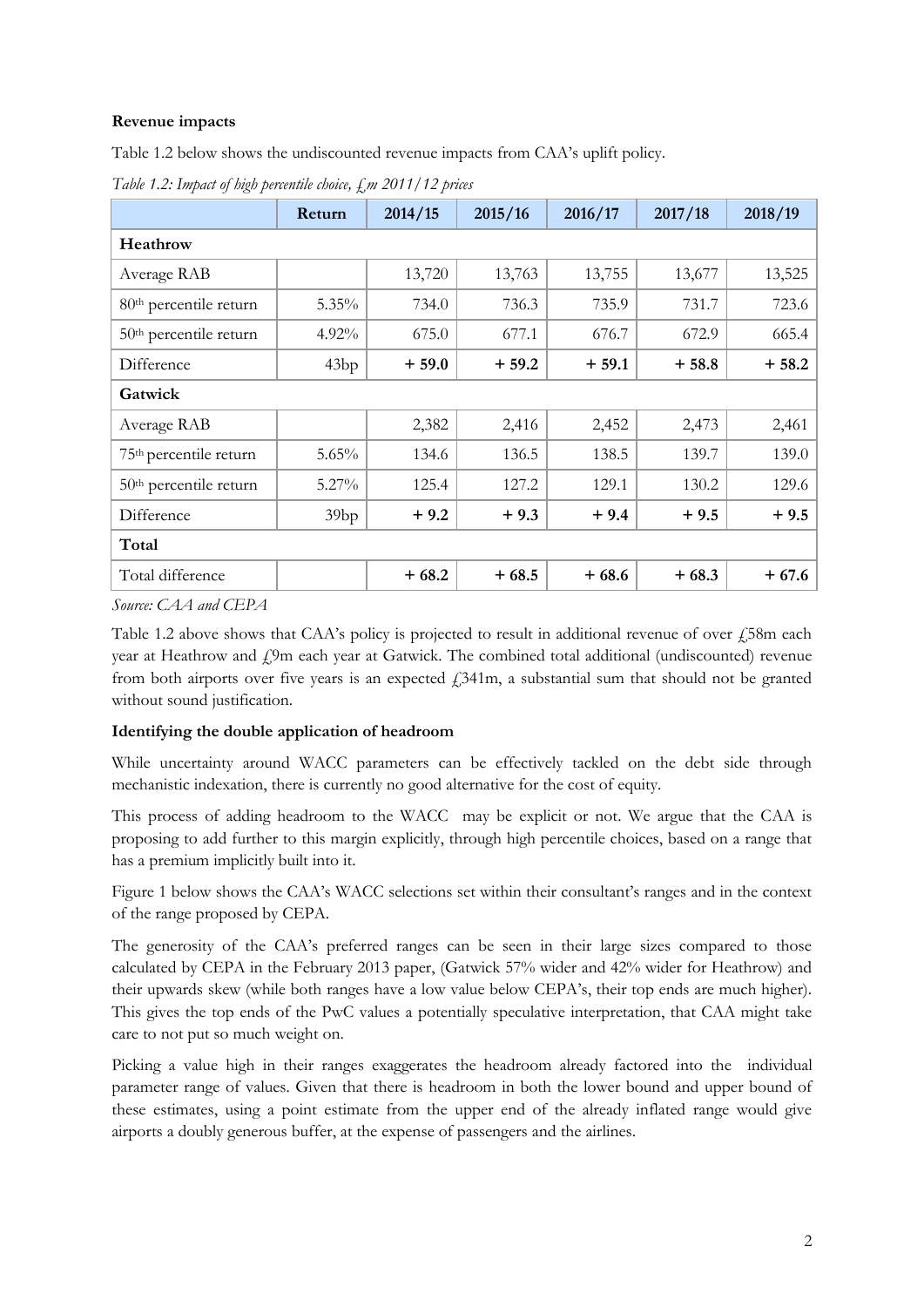*Figure 1.1: Comparison of Initial Proposals WACC selection in consultants' ranges*



#### *Source: CAA and CEPA*

#### **Rejecting the additional justification for headroom**

Regulators routinely provide "headroom" for companies in their WACC determinations to account for skewed probabilities, outcomes or simply due to an understandable lack of information on the future direction of components such as the risk free rate.

In the Q6 Initial Proposals CAA cite their motivations for headroom as a balance between:

- a high WACC that over-rewards airport investors at the cost of users paying more than they should; and
- a low WACC that leads to underinvestment and costly financial distress.

This major justification is flawed in three respects:

- 1. it ignores the role of airlines on customer experience;
- 2. it exaggerates the impact of underinvestment; and
- 3. it is not based on evidence.

#### *The role of airlines*

While the CAA considers the ultimate impacts on passengers, it ignores the countervailing impact on consumers intermediated via airlines. As passenger demand at the airports is not perfectly inelastic, airlines cannot pass on all of any increase in charges to customers. They must bear some of the cost themselves. This will inevitably affect their ability to invest in new routes and aircraft, both of which improve passenger experience and may be adversely affected in such a low-margin business. A more holistic view of the balance of risks might not have led the CAA to be so generous and to realise that this adjustment to the WACC partly serves to push the risk of underinvestment by airports at airports onto underinvestment by airlines at airports.

#### *Exaggerated impact of underinvestment*

During the Q5 controls Heathrow had a forecast 35%projected RAB growth over the price control and Gatwick had forecast 33% growth. This level of investment intensity provides a stronger narrative to select high Q5 percentiles at the 77<sup>th</sup> percentile for Heathrow and the 75<sup>th</sup> percentile for Gatwick.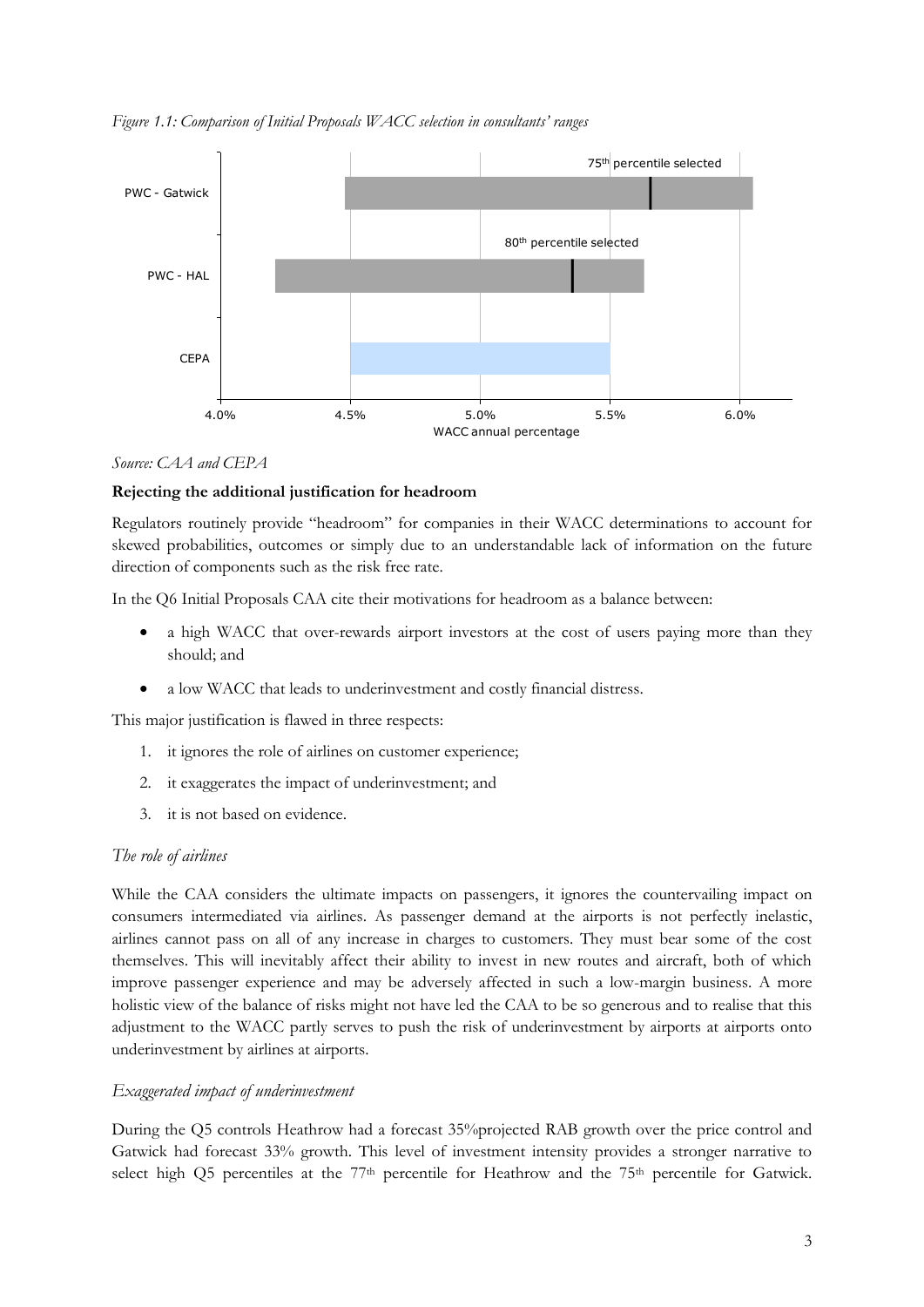However with Heathrow's RAB projected to shrink by 2.1% over Q6 and Gatwick's to grow by only 3.1% in five years, the story clearly has materially changed.

It can also be argued that the percentile choices for Q5 were high independent of the ramp-up in investment, <sup>3</sup> and that the reality that financial distress and notable social costs have been avoided only serves to show that the previous levels were sufficient or more than sufficient. Maintaining these levels would serve to maintain previous levels of generosity in a manner that would not be justified even if similar levels of asset growth were to continue.

The bottom line is that investment incentives cannot be divorced from the levels of investment they are designed to support. During Q6 the RAB values at Heathrow and Gatwick are more or less at a steady state. In this context the risk of underinvestment is low because there is relatively low forecast investment.

### *Lack of evidence*

It is not clear whether CAA have sought any empirical support for the link between a low percentile choice and any out-turn underinvestment at a given price control. Either the prospect of receiving the midpoint over the life of the regulated assets or the nature of the business may mean that there is no need to provide additional compensation at each and every price control, as the CAA appears to propose.

CAA's consideration of the balance of risks points to setting a high WACC but the choice of the  $75<sup>th</sup>$  and 80th percentiles appears entirely arbitrary beyond having used similar levels for Q5. This matters when every percentile is worth  $f_2$ 9.72m p.a. at Heathrow and  $f_1$ 1.91m p.a. at Gatwick.

In the Initial Proposals documents, the CAA notes that it has "reviewed recent regulatory decisions and notes that point estimates were between the 50th and 100th percentile of the range from which they were chosen." This is then used to justify retaining the high Q5 percentile choices for Q6.

We also argue that the evidence of WACC selections in the top half of ranges ignores much of the important detail. In December 2012, IPART, the multi-sector regulator in New South Wales similarly looked into the practice of choosing values in a range and came to consult on using a mid-point, rather than a high value. <sup>4</sup>

Looking closer at the recent UK evidence, the range of percentile choices made by Ofgem in their first RIIO determinations indicates that projected asset base growth rather than the avoidance of social costs is an important factor for choosing a high percentile.

The following section considers the choice in the context of the recent RIIO price control determinations by Ofgem.

#### **Case study: RIIO T1 and RIIO GD1**

<u>.</u>

The recent Ofgem price control determinations provide a useful benchmark against which to compare the CAA's percentile choices. This is because the electricity transmission, gas transmission and gas distribution network businesses all arguably would result in greater social costs from underinvestment. For example a lack of investment in electricity transmission might result in blackouts or a failure to meet carbon reduction targets. A lack of investment in gas networks might lead to deaths through leakages or

<sup>3</sup> CAA (2008) *"Economic Regulation of Heathrow and Gatwick Airports 2008-2013: CAA decision"* [http://www.caa.co.uk/docs/5/ergdocs/ccreport\\_appf.pdf](http://www.caa.co.uk/docs/5/ergdocs/ccreport_appf.pdf)

<sup>&</sup>lt;sup>4</sup> IPART "Review of method for determining the WACC Dealing with uncertainty and changing market Conditions"

[http://www.ipart.nsw.gov.au/files/8b337956-e2d6-45c1-8205-a12e00bf8bfc/Discussion\\_Paper\\_-](http://www.ipart.nsw.gov.au/files/8b337956-e2d6-45c1-8205-a12e00bf8bfc/Discussion_Paper_-_Review_of_method_for_determining_the_WACC_-_December_2012.pdf) Review of method for determining the WACC - December 2012.pdf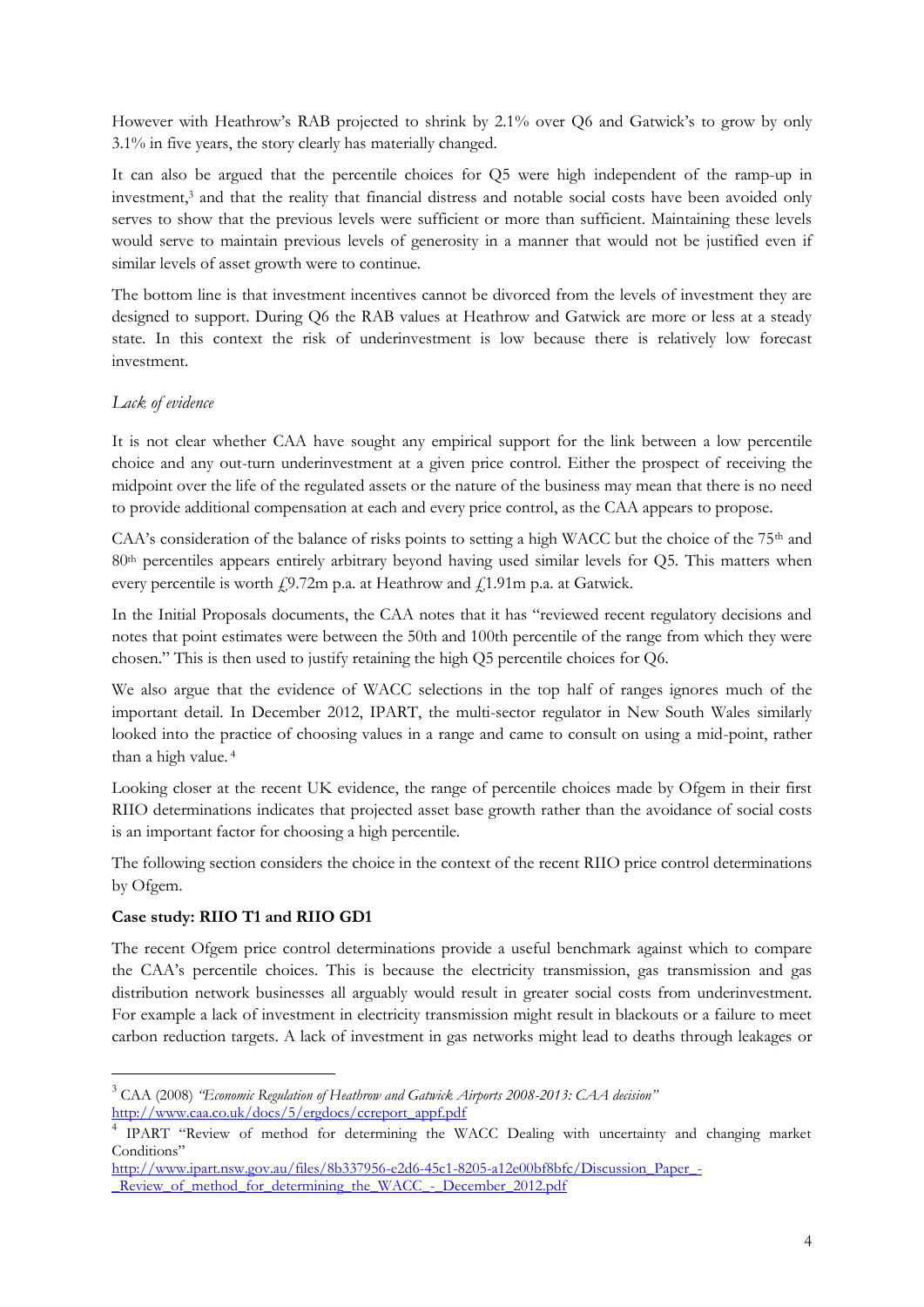the loss of heating for the elderly. By contrast a lack of investment in the airport sector would result in "deteriorating service quality over time." Service quality certainly is important, but it cannot be seen as an oversized downside risk compared to the energy networks.

The detail of the recent Ofgem RIIO-T1 and RIIO-GD1 price controls provide useful information on the relative percentiles selected for each sector. Ofgem set cost of capital at the same time for electricity transmission (NGET) gas transmission (NGGT) and gas distribution but have widely different mark-ups. Figure 1.2 shows a high percentile choice in sectors growing their RAB in the price control, so as not to prejudice new investment, but modest aiming-up where the RAB is more stable.



*Figure 1.2: Comparison of projected asset base growth and WACC percentile choice<sup>5</sup>*

-

| Sample                                         | Low  | High | Selected <sup>7</sup> | Percentile                 |
|------------------------------------------------|------|------|-----------------------|----------------------------|
| $RIIO - Gas Distribution 1$                    | 4.00 | 4.42 | 4.24(4.20)            | $58th$ (48 <sup>th</sup> ) |
| RIIO-T1 National Grid Electricity Transmission | 4.15 | 4.63 | 4.55                  | 83 <sup>rd</sup>           |
| RIIO-T1 National Grid Gas Transmission         | 4.08 | 4.53 | 4.38(4.40)            | $67^{\text{th}}$ (71st)    |

<sup>&</sup>lt;sup>5</sup> The Ofgem "Best view" RAV values are used for the transmission companies. The growth would be lower but still substantial if we were to show the "Base view" numbers of 48.8% RAV growth for NGET and 17.9% growth for NGGT over the price control.

<sup>6</sup> Ofgem (2012) *"RIIO-GD1: Final Proposals - Finance and uncertainty supporting document"* [http://www.ofgem.gov.uk/Networks/GasDistr/RIIO-](http://www.ofgem.gov.uk/Networks/GasDistr/RIIO-GD1/ConRes/Documents1/3_RIIOGD1_FP_Finance_and_uncertainty.pdf)[GD1/ConRes/Documents1/3\\_RIIOGD1\\_FP\\_Finance\\_and\\_uncertainty.pdf](http://www.ofgem.gov.uk/Networks/GasDistr/RIIO-GD1/ConRes/Documents1/3_RIIOGD1_FP_Finance_and_uncertainty.pdf) Ofgem (2012) *"RIIO-T1: Final Proposals for National Grid Electricity Transmission and National Grid Gas"* [http://www.ofgem.gov.uk/Networks/Trans/PriceControls/RIIO-](http://www.ofgem.gov.uk/Networks/Trans/PriceControls/RIIO-T1/ConRes/Documents1/4_RIIOT1_FP_Finance_dec12.pdf)

*Source: Ofgem, CAA and CEPA calculations Table 1.3: Ofgem RIIO WACC percentiles<sup>6</sup>*

[T1/ConRes/Documents1/4\\_RIIOT1\\_FP\\_Finance\\_dec12.pdf](http://www.ofgem.gov.uk/Networks/Trans/PriceControls/RIIO-T1/ConRes/Documents1/4_RIIOT1_FP_Finance_dec12.pdf)

<sup>7</sup> Values in parenthesis use the WACC values stated in Final Proposals documents rather than the use of selected parameter values stated.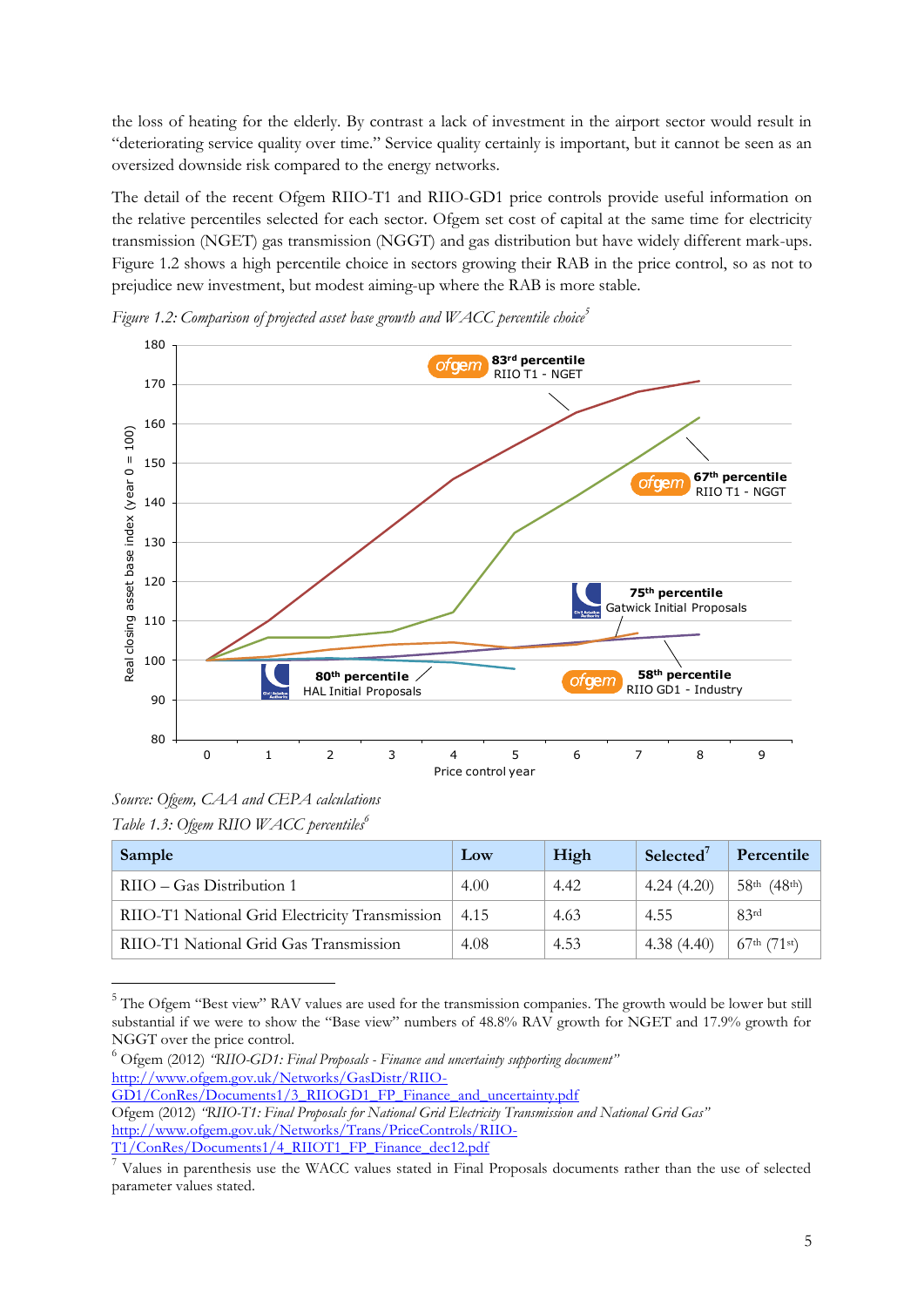The gas and electricity transmission determinations included high percentiles but this was set in the context of significant projected asset base growth. If the WACC is not high enough it might jeopardise this growth. However in the gas distribution sector it was much lower, at the 58th percentile, perhaps partly reflecting that there is limited real growth in the industry. Therefore any under-remuneration is unlikely to have a major impact on outcomes.

A simple regression using just Ofgem's three data points for Year 5 growth suggests that HAL would get the 54th percentile and Gatwick would get the 58th percentile. There is at least a correlation between the intensity and extent of RAB growth in the electricity and gas transmission sectors and the determined WACC percentile. However this has not been the case for CAA. We suggest that this percentile should be revised down given the plateauing of asset bases at the two airports.

It would seem reasonable to assume that the social costs from underinvestment in energy networks would be more grave than in the airport sector. Airports do not command sole control over an essential service in the same way as an energy network does. Furthermore, the RAB growth of the airports is similar to the gas distribution industry. Therefore the CAA's choice of a percentile above the 58th percentile for gas distribution does not appear justified. Reducing the uplift to the 58<sup>th</sup> percentile in each sector would save consumers £251m over five years, and even this is likely highly conservative.

## **Headroom within the range estimate**

This section considers the implicit headroom and explicit headroom allowed by the CAA in their Initial Proposals for Q6, focussing upon Heathrow as the revenue impacts are much greater due to the relative RAB sizes, although parallels can be drawn as the parameters with implict headroom are economy-wide and will be the same for the Gatwick case.

The UK ten year gilt yield can be thought of as a proxy for the domestic risk-free rate and Figure 1.3 below shows how this expectations from the end of May 2013 of the evolution over the course of Q6.



*Figure 1.3: Implied ten year rate*

*Source: Bank of England, CEPA analysis*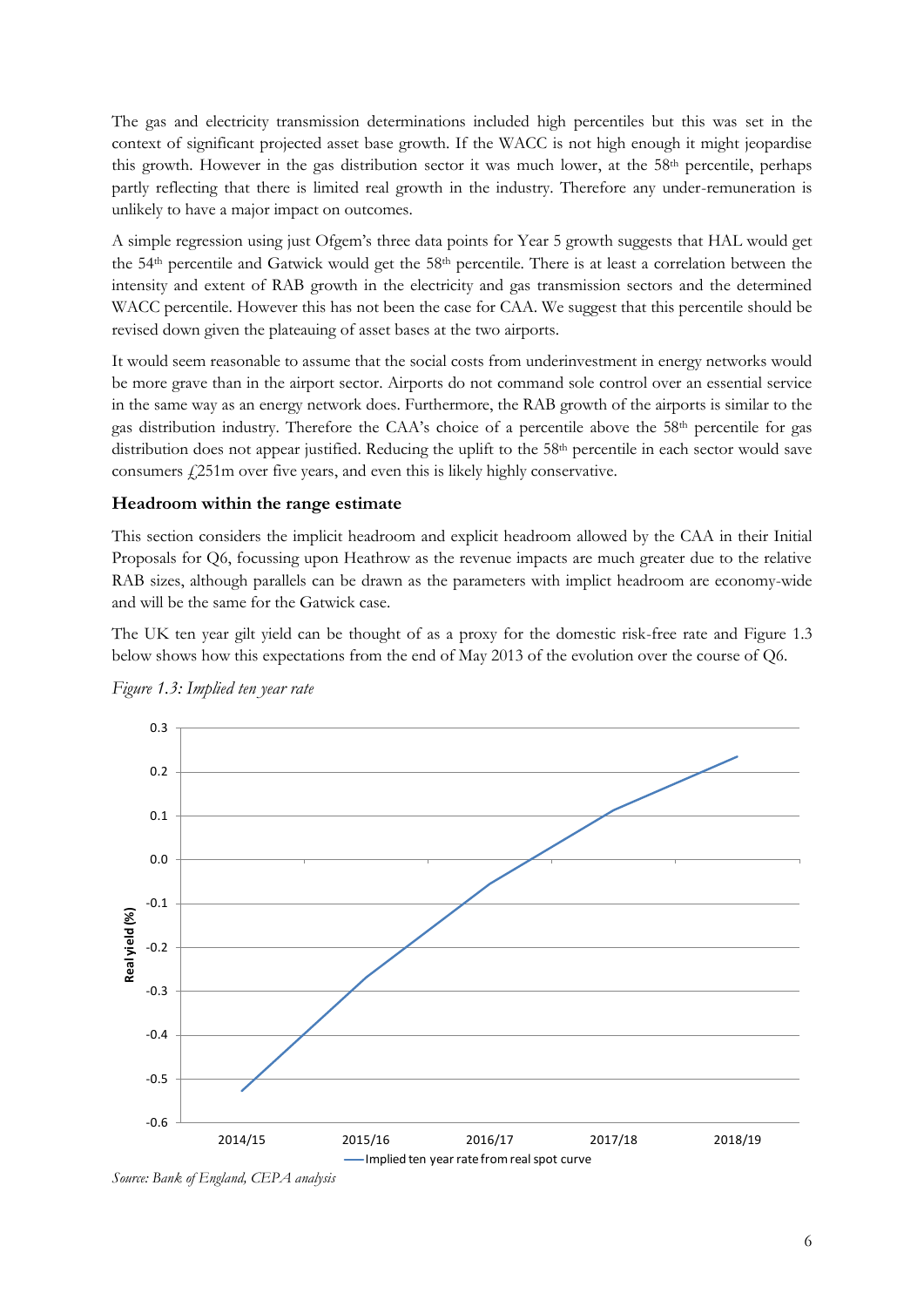The forward curve at the last available data point from Bank of England data (at the end of May 2013) for the ten year gilt rates implies that the risk-free rate over the five-year period will be -0.10%. This is what the markets are saying is the base case, with movements possible in either direction. This can therefore be thought of as the 'no headroom' case. Given that yields on ten year bonds increased in the first half of June, we have added 35bps to this figure for each year, giving an average risk-free rate of +0.25%.

Applying the forward rates to the overall cost of debt index can indicate what the overall cost of debt may be across Q6. We use the same indices as contained within the Ofgem cost of debt model, namely the ten year plus broad A and BBB non-financial corporates, and assume that the debt premium remains fixed at its current (elevated) spot rate (c.220bps), whilst the underlying risk free rate changes as above. Even with the significant debt premium, the rate average for embedded and new debt combined is below the midpoint of the PwC cost of debt range.

## *Figure 1.4: Cost of debt indices on a forward-looking basis*



This shows that the cost of debt over the Q6 period with no additional headroom included would be 2.51%. For the mid-point of the cost of debt range, there would be an implicit headroom of 14 bps.

Using this analysis, we can estimate how much headroom is allowed by the CAA from using the  $80<sup>th</sup>$ percentile for Heathrow and what the corresponding cost of capital would be using the mid-point of the range. This analysis keeps the ERP constant at 6.0%, as per PwC's analysis and we have used the midpoint of the equity beta range for the no headroom case.

|                | No headroom (i) | Mid-point of range | $80th$ percentile |
|----------------|-----------------|--------------------|-------------------|
| Risk-free rate | $0.25\%$        | $0.50\%$           | $0.65\%$          |
| Cost of Debt   | $2.51\%$        | $2.65\%$           | $2.86\%$          |
| ERP            | $6.0\%$         | $6.0\%$            | $6.0\%$           |

*Table 1.5: Headroom in the Cost of Capital for Heathrow using PwC analysis*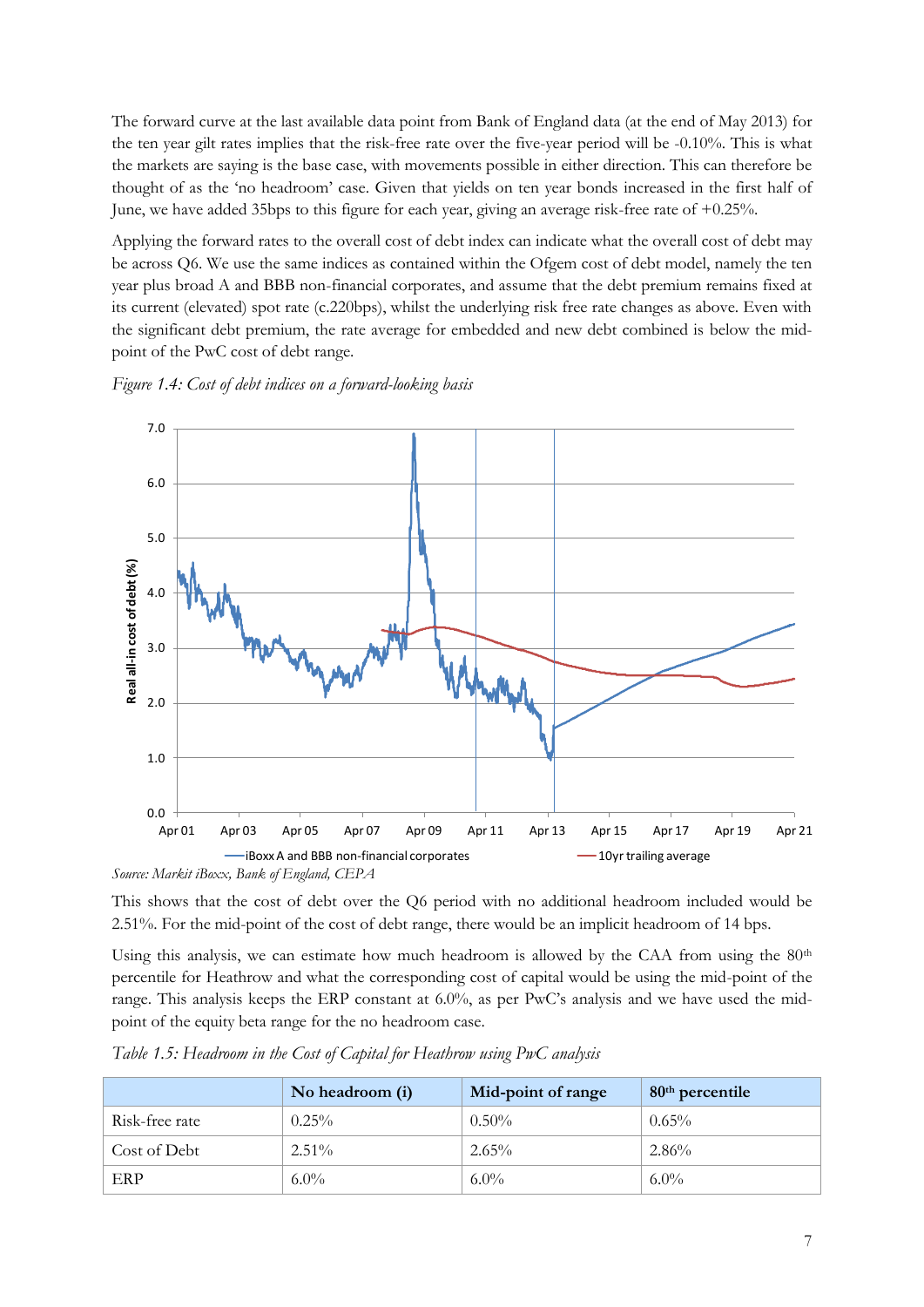|              | No headroom (i) | Mid-point of range | 80 <sup>th</sup> percentile |
|--------------|-----------------|--------------------|-----------------------------|
| Equity beta  | 1.03            | 1.03               | 1.10                        |
| Pre-tax CoE  | $7.58\%$        | $8.33\%$           | $9.09\%$                    |
| Tax rate     | $20.2\%$        | $20.2\%$           | $20.2\%$                    |
| Gearing      | 60%             | 60%                | 60%                         |
| Pre-tax WACC | $4.71\%$        | $4.92\%$           | $5.35\%$                    |
| Headroom     |                 | $+21$ bps          | $+64$ bps                   |

*Source: CEPA, CAA*

It should be noted that the cost of debt estimate is based upon the broad BBB and broad A rated ten year plus bond indices. This is discussed further within our cost of debt indexation note, but we believe that this estimate contains headroom given that the average life of debt is c.19 years. Comparing to an average of the Bloomberg ten year A and BBB rates suggests implicit headroom of over 30 bps.

The CEPA February 2013 report sets out why we would favour a rate of 5.0% for the ERP and that the equity beta for Heathrow should be in the in the range of 0.90-1.00. We use a 5.0% ERP and 0.90 equity beta in the no headroom case below, taking off 30 bps from the cost of debt for the implicit headroom by using longer maturity debt.

|                | No headroom (ii) | Mid-point of range | 80 <sup>th</sup> percentile |
|----------------|------------------|--------------------|-----------------------------|
| Risk-free rate | $0.25\%$         | $0.50\%$           | $0.65\%$                    |
| Cost of Debt   | $2.21\%$         | 2.65%              | 2.86%                       |
| ERP            | $5.0\%$          | $6.0\%$            | $6.0\%$                     |
| Equity beta    | 0.90             | 1.03               | 1.10                        |
| Pre-tax CoE    | $5.83\%$         | 8.33%              | $9.09\%$                    |
| Tax rate       | $20.2\%$         | $20.2\%$           | $20.2\%$                    |
| Gearing        | 60%              | 60%                | 60%                         |
| Pre-tax WACC   | $3.71\%$         | $4.92\%$           | $5.35\%$                    |
| Headroom       |                  | $+121$ bps         | $+164$ bps                  |

*Table 1.6: Headroom in the Cost of Capital for Heathrow (w/adjusted ERP, cost of debt and equity beta)*

*Source: CEPA, CAA*

Comparing the adjusted no headroom case to the 80<sup>th</sup> percentile case, there is headroom of 164 bps. This would be equivalent to almost one third of the allowed cost of capital. The revenue impact of this is shown in the table below.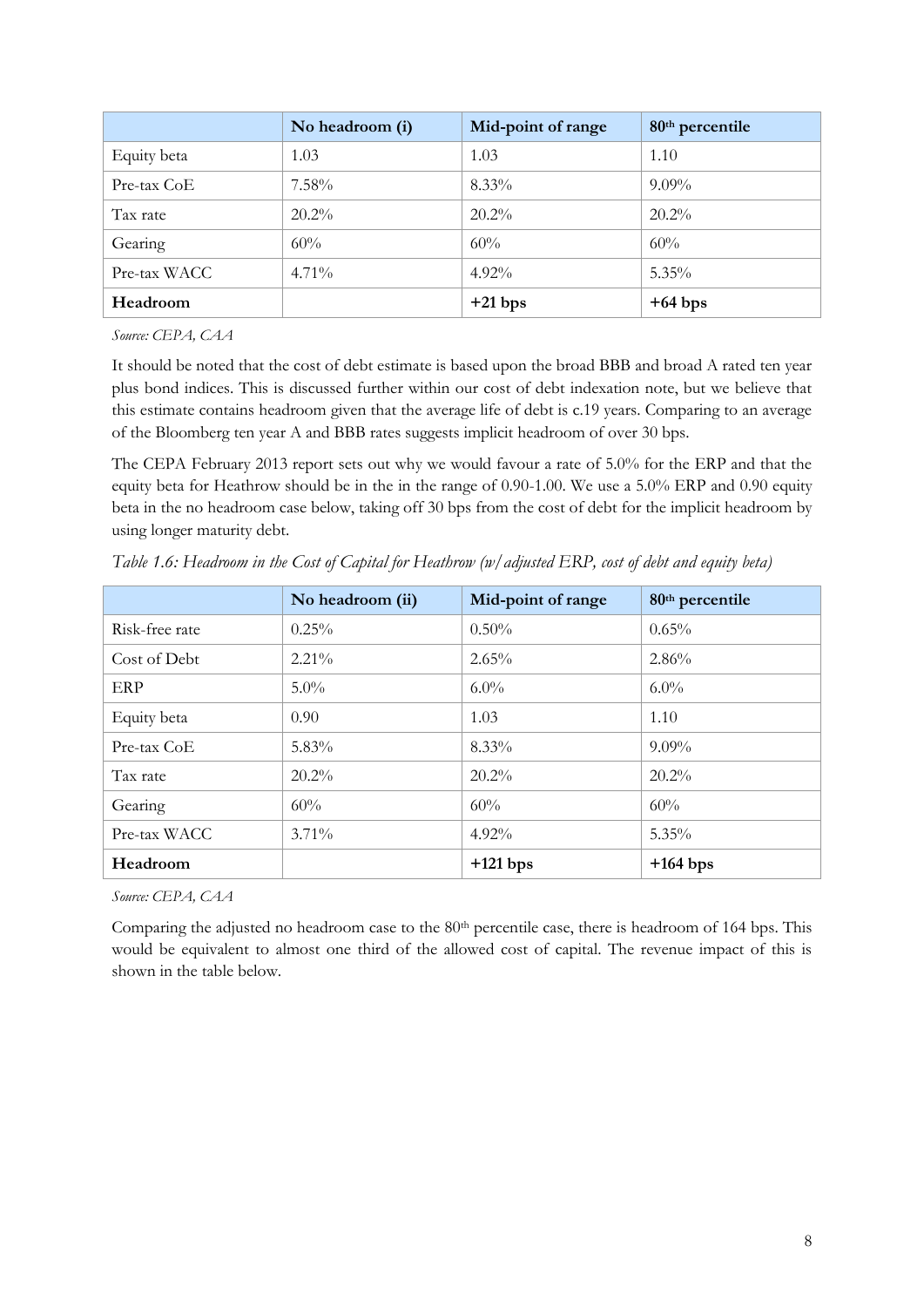|                                           | Return     | 2014/15 | 2015/16 | 2016/17 | 2017/18 | 2018/19 | Total    |
|-------------------------------------------|------------|---------|---------|---------|---------|---------|----------|
| Average RAB                               |            | 13,720  | 13,763  | 13,755  | 13,677  | 13,525  | 68,440   |
| 80 <sup>th</sup><br>percentile<br>return  | 5.35%      | 734     | 736     | 736     | 732     | 724     | 3,662    |
| <b>Returns</b>                            |            |         |         |         |         |         |          |
| 50 <sup>th</sup> percentile               | $4.92\%$   | 675     | 677     | 676     | 672     | 665     | 3,367    |
| No headroom (i)                           | 4.71%      | 646     | 648     | 648     | 644     | 637     | 3,224    |
| No headroom (ii)                          | $3.71\%$   | 509     | 511     | 510     | 507     | 502     | 2,539    |
| Difference to 80 <sup>th</sup> percentile |            |         |         |         |         |         |          |
| $50th$ percentile                         | $-43$ bps  | $-59$   | $-59$   | $-59$   | $-59$   | $-58$   | $-294$   |
| No headroom (i)                           | $-64$ bps  | $-88$   | $-88$   | $-88$   | $-88$   | $-87$   | $-438$   |
| No headroom (ii)                          | $-164$ bps | $-225$  | $-226$  | $-226$  | $-224$  | $-222$  | $-1,122$ |

*Table 1.7: Impact of high percentile choice, for Heathrow £m 2011/12 prices*

*Source: CEPA, CAA*

This analysis reiterates the large degree of headroom included within the cost of capital allowance, with estimates of the cost to consumers over the five year period of  $\angle 294$ m in the 50<sup>th</sup> percentile case,  $\angle 438$ m compared to a case with no headroom and  $f(1,122m)$  when comparing to a no headroom case adjusted for the ERP, equity beta and the maturity of the cost of debt index used. This will be similar for Gatwick, although the RAB is smaller, therefore the revenue impacts will be of smaller magnitude.

## **Conclusion**

The CAA has set the WACC at values at points high within their ranges. We consider these uplifts to be arbitrary, and not justified based on RAB growth. The analysis conducted in the previous section shows the significant cost impacts of using headroom within the cost of capital point estimate.

While the CAA proposes the repeat application of percentile uplifts set in the context of Q6's rapid RAB growth, the industry has reached a plateau of near negligible growth or even shrinkage. Therefore we propose that in the absence of better evidence on this topic, that the CAA should select the midpoint in their accepted ranges.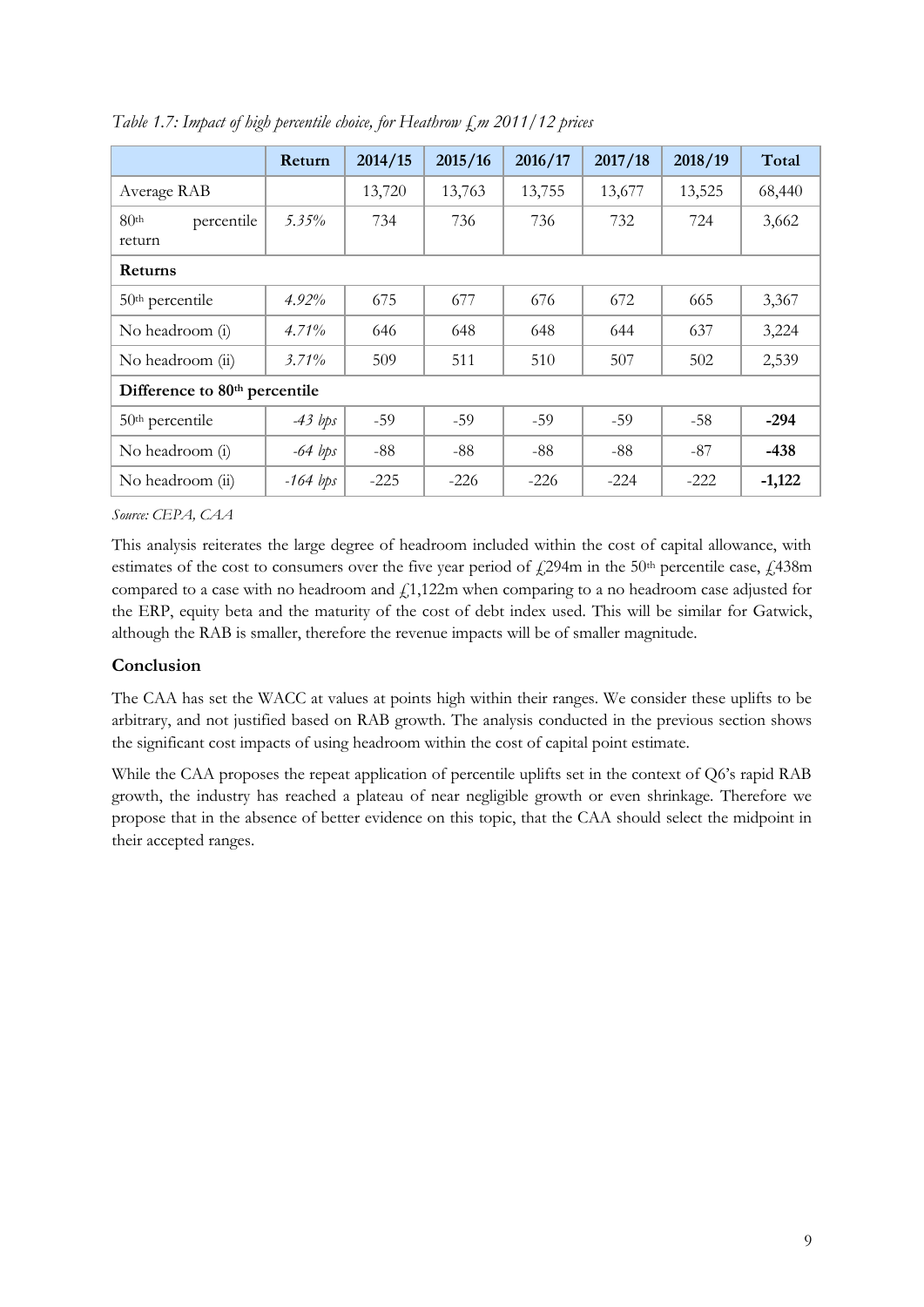# **Annex 1: Comparison of CAA range to CEPA range**

#### *Table A.1: Heathrow*

|                                        | PwC range     | CAA choice<br>implied<br>by<br>80 <sup>th</sup><br>percentile | <b>CEPA</b> range<br>(Feb 2013) | Percentile of<br>CAA initial<br>choice<br>in<br><b>CEPA</b> range | Comment                        |
|----------------------------------------|---------------|---------------------------------------------------------------|---------------------------------|-------------------------------------------------------------------|--------------------------------|
| Gearing (%)                            | 60            | 60                                                            | 60                              |                                                                   |                                |
| Pre-tax cost<br>of debt (%)            | $2.3 - 3.0$   | 2.86                                                          | $2.5 - 3.0$                     | 72 <sup>nd</sup>                                                  |                                |
| Risk-free rate<br>$(^{0}_{0})$         | $0.25 - 0.75$ | 0.65                                                          | $1.5 - 1.75$                    |                                                                   | Not comparable in<br>isolation |
| Equity risk<br>premium (%)             | 6.0           | 6.0                                                           | 5.0                             |                                                                   | Not comparable in<br>isolation |
| Equity beta                            | $0.9 - 1.15$  | 1.1                                                           | $0.9 - 1.1$                     | 100 <sup>th</sup>                                                 |                                |
| Post tax cost<br>of equity $(\%)$      | $5.65 - 7.65$ | 7.25                                                          | $6.0 - 7.25$                    | 100 <sup>th</sup>                                                 |                                |
| Tax rate $(\%)$                        | 20.2          | 20.2                                                          | 21                              |                                                                   |                                |
| Pre-tax cost<br>of equity (%)          | $7.08 - 9.59$ | 9.09                                                          | $7.59 - 9.18$                   | 94 <sup>th</sup>                                                  |                                |
| Pre-tax<br>WACC range<br>$(^{0}/_{0})$ | $4.21 - 5.63$ | 5.35                                                          | $4.5 - 5.5$                     | 85 <sup>th</sup>                                                  |                                |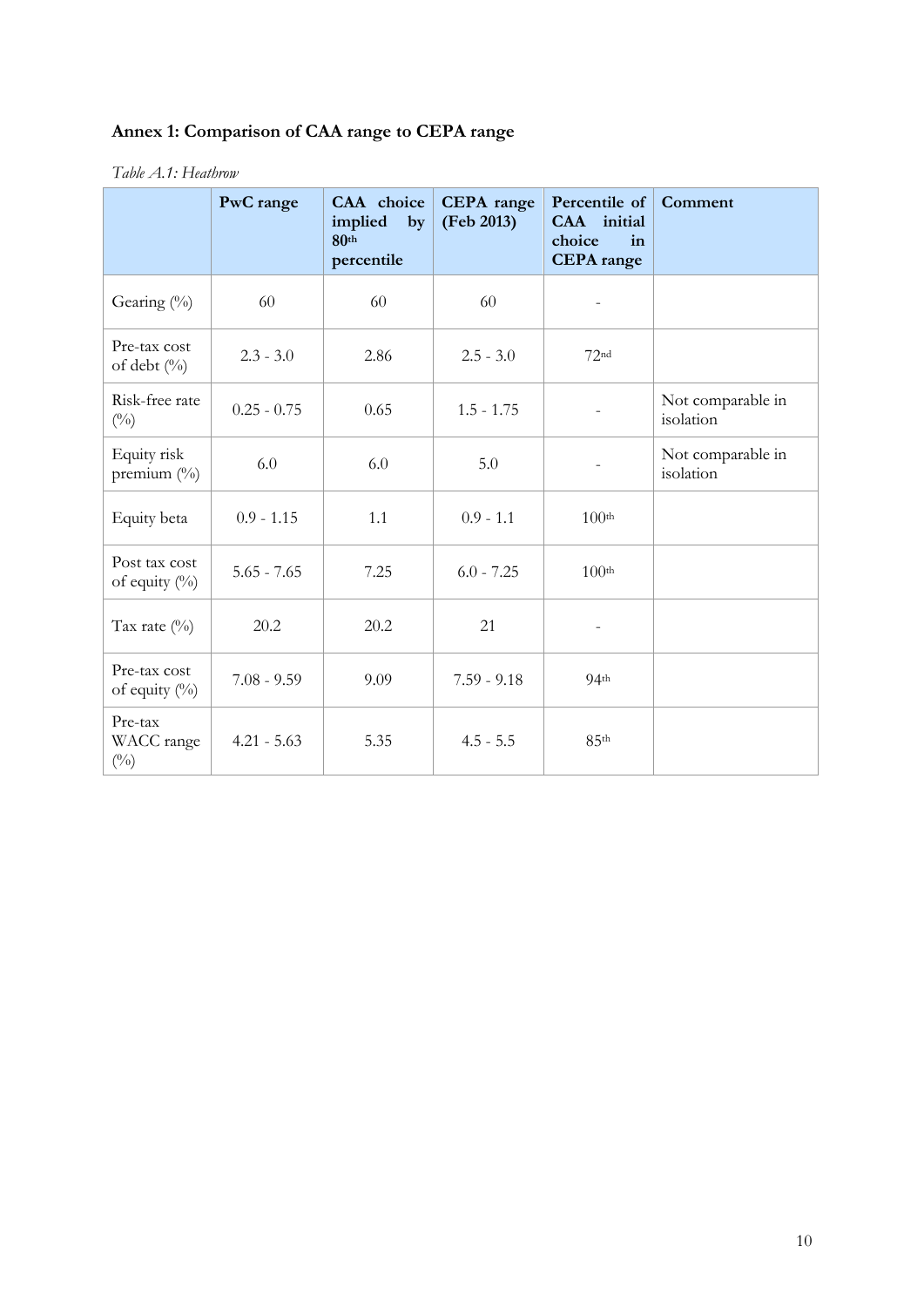*Table A.2: Gatwick*

|                                     | PwC range     | CAA choice<br>implied<br>by<br>75 <sup>th</sup><br>percentile | <b>CEPA</b> range<br>(Feb 2013) | Percentile of<br>CAA initial<br>choice<br>in<br><b>CEPA</b> range | Comment                        |
|-------------------------------------|---------------|---------------------------------------------------------------|---------------------------------|-------------------------------------------------------------------|--------------------------------|
| Gearing (%)                         | 55            | 55                                                            | 60                              |                                                                   |                                |
| Pre-tax cost<br>of debt (%)         | $2.35 - 3.05$ | 2.87                                                          | $2.5 - 3.0$                     | 74 <sup>th</sup>                                                  |                                |
| Risk-free rate<br>$(^{0}/_{0})$     | $0.25 - 0.75$ | 0.62                                                          | $1.5 - 1.75$                    |                                                                   | Not comparable in<br>isolation |
| Equity risk<br>premium $(\%)$       | 6.0           | 6.0                                                           | 5.0                             |                                                                   | Not comparable in<br>isolation |
| Equity beta                         | $0.9 - 1.17$  | 1.10                                                          | $0.9 - 1.1$                     | 101 <sup>st</sup>                                                 |                                |
| Post tax cost<br>of equity $(\%)$   | $5.65 - 7.75$ | 7.21%                                                         | $6.0 - 7.25$                    | 97 <sup>th</sup>                                                  |                                |
| Tax rate $(\%)$                     | 20.2          | 20.2                                                          | 21                              |                                                                   |                                |
| Pre-tax cost<br>of equity $(\%)$    | $7.08 - 9.71$ | 9.04%                                                         | $7.59 - 9.18$                   | 91st                                                              |                                |
| Pre-tax<br><b>WACC</b><br>range (%) | $4.48 - 6.05$ | 5.65%                                                         | $4.5 - 5.5$                     | 115 <sup>th</sup>                                                 |                                |